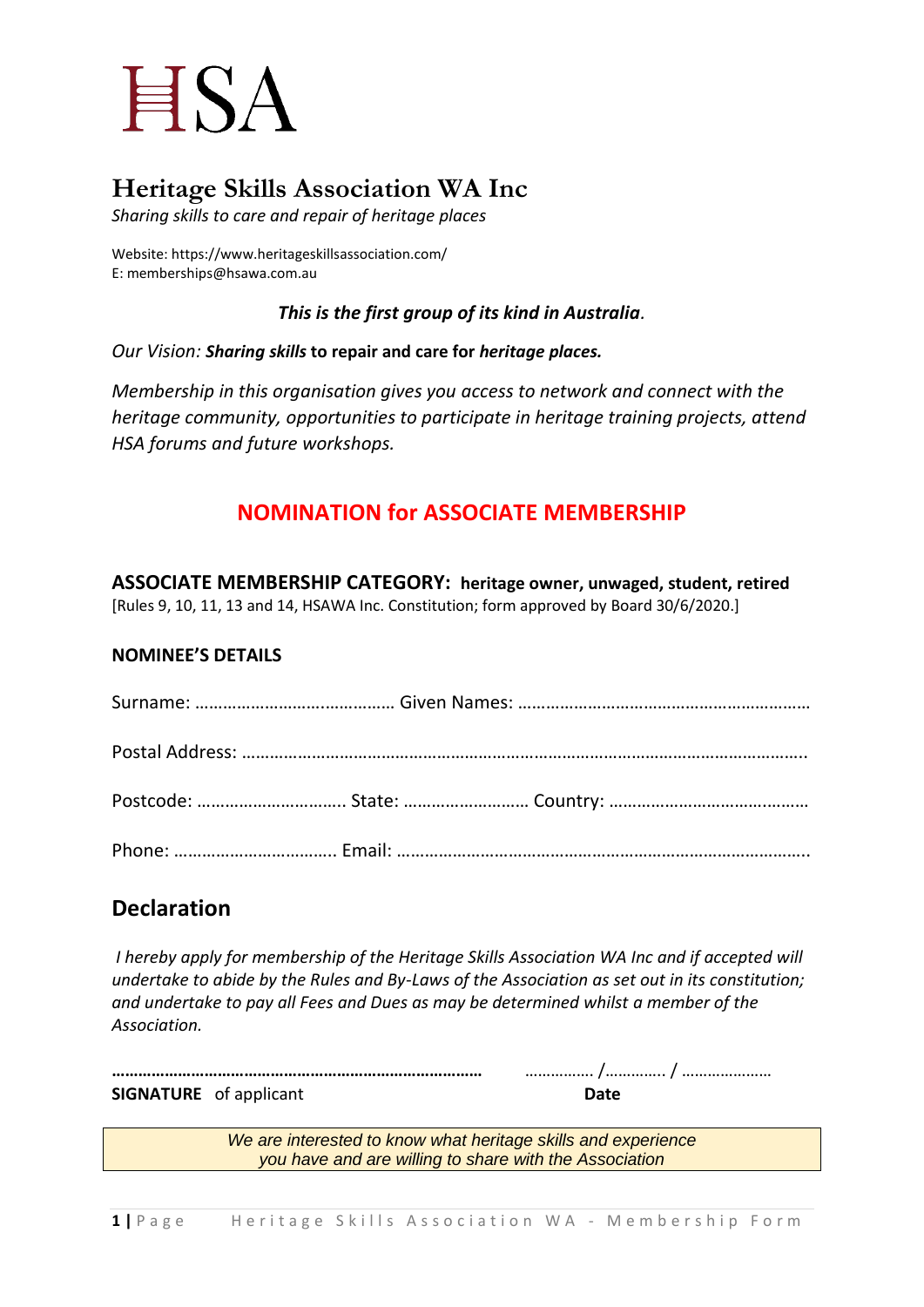

**HERITAGE SKILLS** (circle/highlight/fill in the blanks)

Professional…………………..|Trade………………………|Business……………………|Other……………………

#### **INTEREST**

Have skills in the following, that I am interested to share (circle or highlight): *Education, Advocacy, Business, Grants, Trade, Research, Committee, Social Media, Marketing, Finance, Projects*

- 1. What is your reason for joining the Association?
- 2. Would you like to join an HSA Forums (circle interest and join mailing list):

*Education Trades Professional Heritage Owners Museums/Gallery*

- 3. Trading or specialist heritage skills:
- 4. Do you consider yourself to have any infirmity, illness, or disability about which the Association should be aware? If yes, can you detail any assistance or infrastructure we can assist you with?
- 5. List any Professional Affiliations you belong to:

#### **REFEREE'S DETAILS**

I hereby endorse this application for membership to the Heritage Skills Association WA.

Surname: ……………………….…………… Given Names: …………………………………………………………

………………………………………………………….…… **REFEREE'S SIGNATURE** 

HSAWA Membership No: ……………………………………… **Return completed form to: [membership@hsawa.com.au](mailto:membership@hsawa.com.au)**

*After the nomination form has been accepted and processed, a tax invoice will be issued to you. Receipt of payment will complete registration as an HSAWA member.*